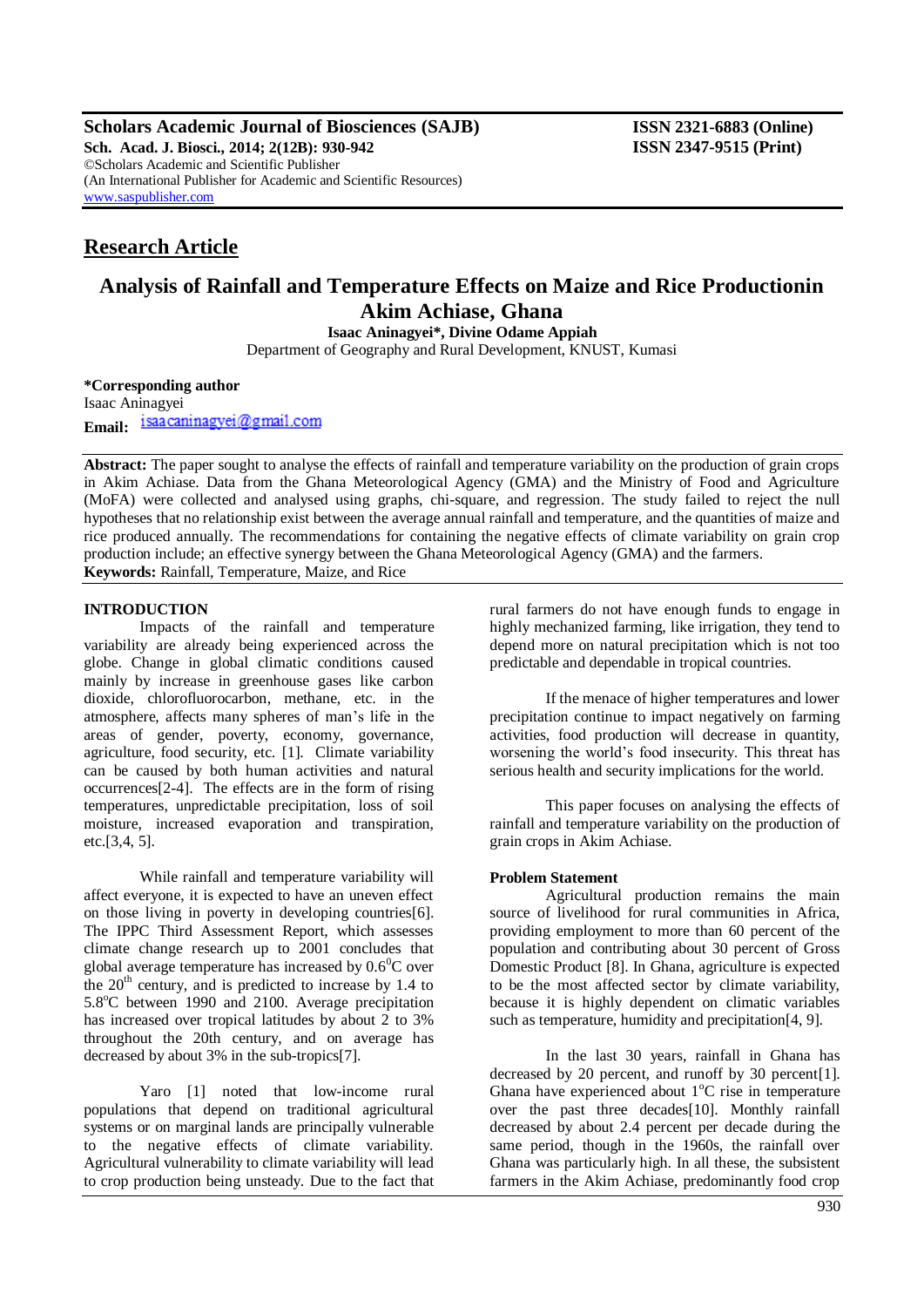farmers, have acquired some perceived knowledge about their local climate and how it's variation had impacted on their farming activities.

The Birim South District is one of the notable areas in the Eastern Region of Ghana for the production of food crops like plantain, cassava, cocoyam, maize, rice, etc. However, there have been limited focus on the effect of the varying climate on the activities of local farmers. Daily observations by residents of the study area confirm varying climatic conditions in the form of perceived rising temperatures and unpredictable rainfall patterns.

A considerable number of residents in Akim Achiase are smallholder farmers, whose activities are basically rain fed. During the dry season, most of them become unemployed, worsening their poverty situation. As a result of all these conditions, most of the subsistence farmers find it difficult to obtain certain basic necessities of life. The residents, for some time now are faced with a multiplicity of socio-economic challenges because of inadequate sustainable livelihood activities in the town[11]. This has led to an increase in rural-urban migration because most people who were farmers are now fleeing to engage in illegal mining activities.

Based on the highlighted problems, this research question has been posited; how is rainfall and temperature variability affecting grain crop (maize and rice) production in the study area? The main objective of this paper is to analyse the effects of rainfall and temperature variability on the quantity of grain crops produced in Akim Achiase. The study hypothesises that there is no relationship between the average annual rainfall and temperature, and the annual quantities of maize and rice produced in Akim Achiase(Ho:  $\mu = 0$ ).

#### **Profile of the study area**

The study area, Akim Achiase is in the Birim South District which has an estimated area of 299.5 square kilometres, constituting about 1.6% of the total land area of the Eastern Region of Ghana. It lies between latitudes  $6^{\circ}$  1' N and  $6^{\circ}$  20' N, and longitudes 0° 55' W and 1°10' W. The district has a total population of 61, 786. The male population was projected at 47.6% of the 2009 projected population whilst the female population constitutes 51.4% of the projected population. It is basically rural with about 56% of population concentrated in rural settlements. The district shares borders with Birim North, Birim Central Municipality and Kwaebibirem to the north, Adansi East and Assin to the West, Asikuma Odoben Brakwa and Agona to the south, and West Akyem to the East[11].

The vegetation is mainly moist semi-deciduous characterized by tall trees with evergreen undergrowth. The climate of the district is characterized by a bimodal rainy season with rainfall between 150cm and 200cm, reaching its maximum during the two peak periods of May – June and September – October. Average temperature ranges between 25.2 ºC minimum and 27.9 ºC maximum [12].



**Source: Birim South District Assembly, 2014**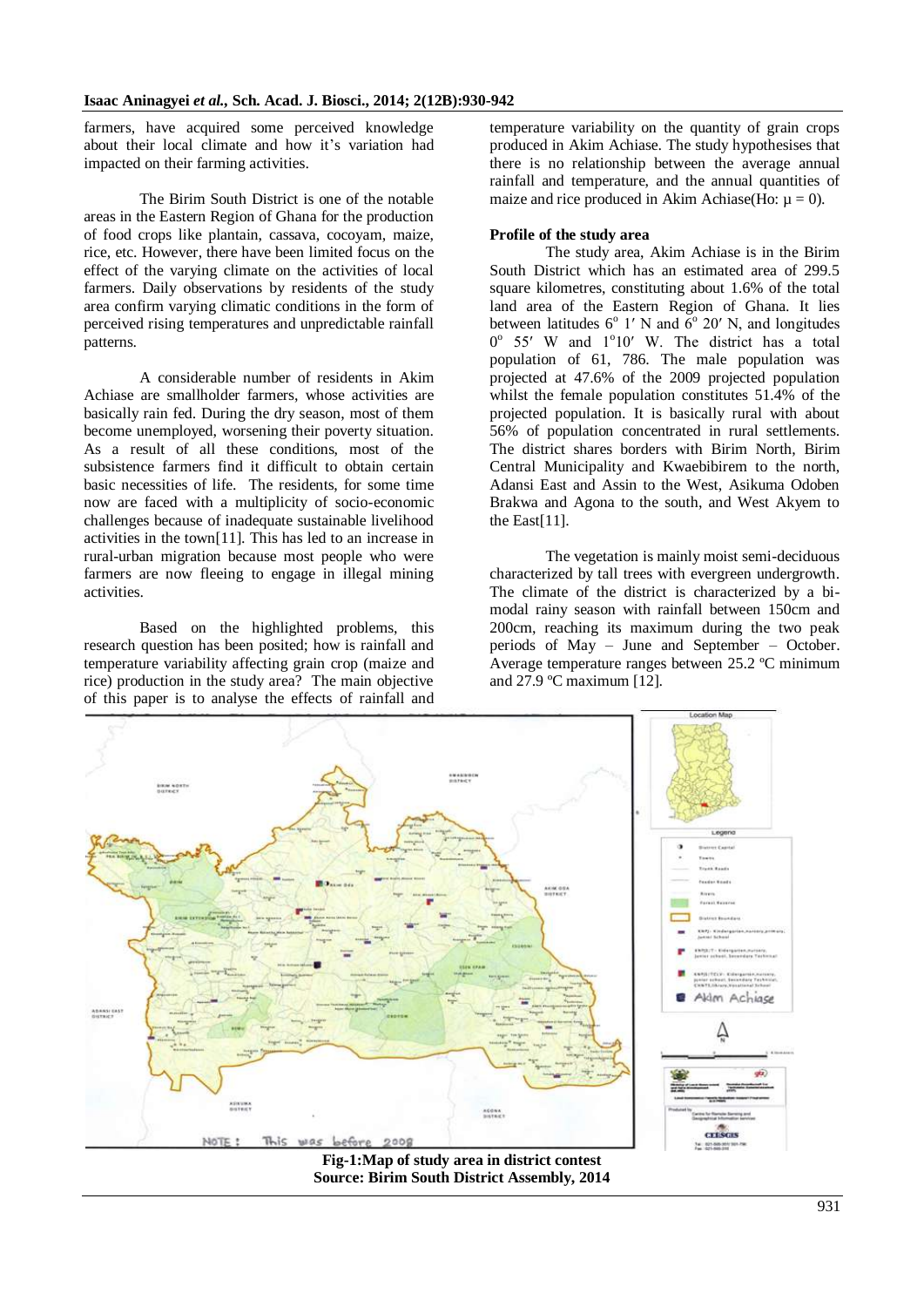### **METHODS OF DATA COLLECTION**

To attain accurate information for this research study, secondary (quantitative) sources of data were collected and analysed. Resourceful information in already-existing books and literature on the topic were gathered and reviewed. Statistical data on weather elements from the Ghana Meteorological Agency (GMA) and food production quantities from the Ministry of Food and Agriculture (MoFA) were also collected and analysed. The method for collecting data included reviewing books, journals, etc., and analysing data from the GMA and the MoFA, which were related and relevant to the topic of study.

Regression, correlation, and chi-square of the Statistical Package for Service Solution (SPSS) were used to analyse the data collected. Visual presentations like graphs and charts were used to describe and explore relationships of the variables used. Also the test of hypothesis using Pearson's chi square was used to establish the relationships and strength between the dependent and independent variables under study.

### **RESULTS**

**Rainfall and Temperature Variability in Akim Achiase**

#### **Inter-annual Rainfall and Temperature Variability**

Between 2000 and 2013, most of the fourteenyear rainfall data analysed (2000, 2001, 2003, 2005, 2006, 2007, 2009, and 2013) were below the towns' average of 1,750 mm. The rest of the years recorded rainfall values close to, or above the towns' average, with the year 2002, recording the highest annual rainfall amount of 1,837.8 mm. The data shows that there was high inter-annual rainfall variability, with 2000, 2003, 2005, 2007, and 2013 experiencing the highest reductions of 613, 565, 553, 582, and 567 mm respectively, below the towns' average. The nature of this variability is similar to that described by Christiaensen *et al* [12] that inter annual rainfall variability is a characteristic of sub-Sahara regions.

The lowest annual rainfall deviation from the mean were in 2002 (-88 mm) and 2010 (4 mm). Residents gave accounts of occasional flooding of major water bodies in the study area, especially in the month of April, and the severe harmattan in December, to support their claim of climate variability extremes. Figure 2 shows the annual rainfall and temperature anomalies for the various years, with respect to the town's average baselines.



*Fig. 2: Annual Rainfall and Temperature Anomalies in Akim Achiase from 2000 to 2013* **NB**: Rainfall and temperature baselines for the town are 1,750 mm and 26.6°C respectively **Source:** Ghana Meteorological Agency (GMA, 2014)

It can be seen from Figure 2 above that the mean monthly temperature for each of the fourteen-year period depart from the normal average baseline of 26.6 °C. The average temperature for all the years in the period was higher than the town's baseline. The highest deviation was in 2013 ( $1^{\circ}$ C + 26.6  $^{\circ}$ C), with the lowest being 2002 (0.5 °C + 26.6 °C) and 2008 (0.5 °C + 26.6 °C). The mean annual maximum and minimum temperature from 2000 to 2013 were  $27.6 \text{ °C}$  (2013) and 27.1 °C (2002 and 2008) respectively. The

variability of temperature above the town's average confirms the World Bank finding that temperature in Africa is becoming warmer nowadays [13].

#### **Intra-annual Variability of Rainfall**

Rainfall variability in the district has not only been between years, but also within years. This is likely to have significant effects on agricultural production in the district because the amount and distribution of rainfall in a given year determines the success or failure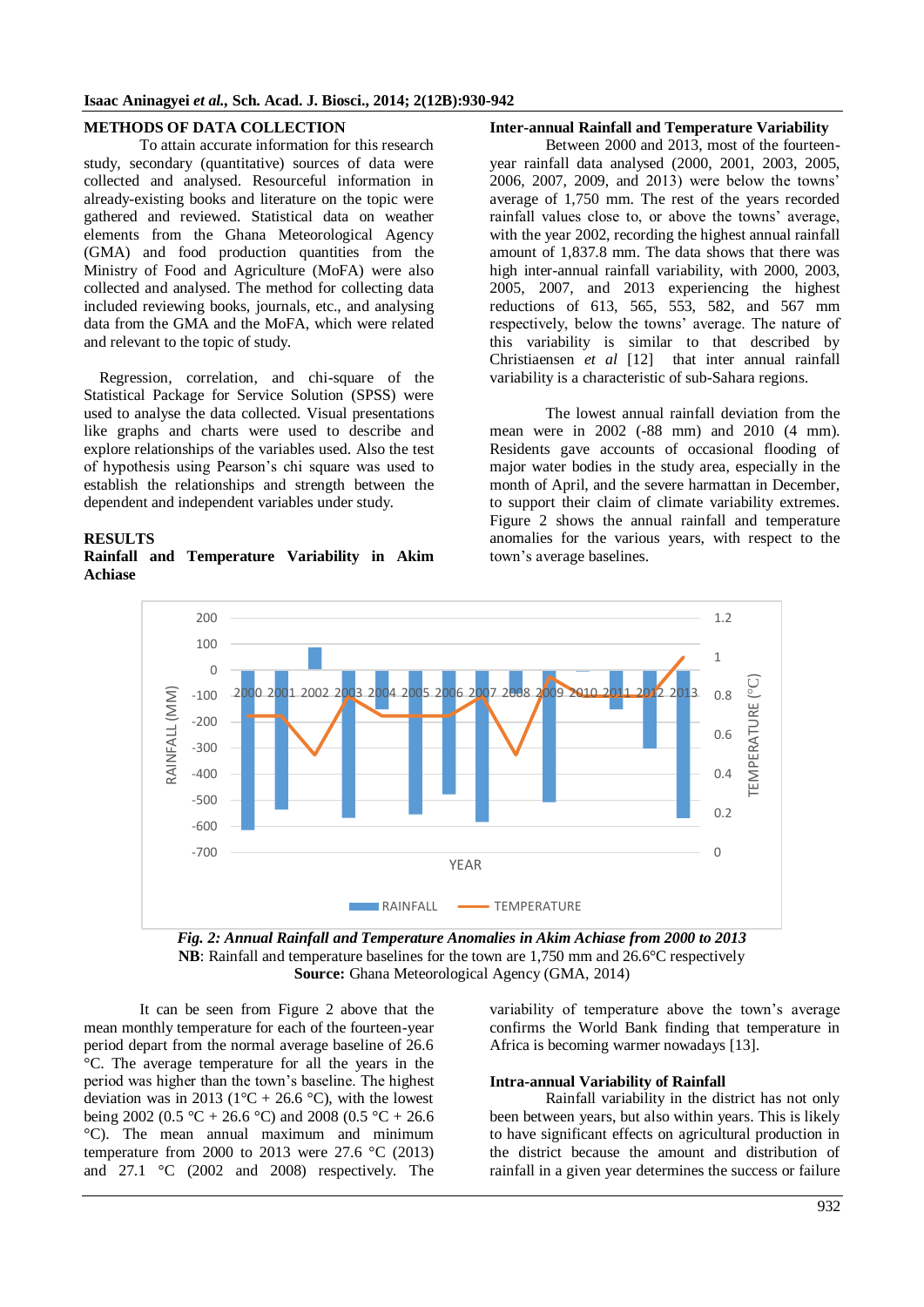of crop production[8]. Yields of crops will boost significantly if the rains fall at the right times, and in the right amounts.

In 2000, 2001, 2002, 2009, 2010, and 2012, the distribution of rainfall showed that the amount of rain received during the major rainy season (May— June) was higher than the minor rainy season (September—October). However, the trend was different in 2004, 2007, 2008, and 2011, where the amount of rain received in the minor season was greater than the amount received in the major season. From Figures  $3(a - e)$  and Figure 4, it can be seen that lower amounts of rains in the major season were compensated for by higher amounts of rains during the minor seasons.

Farmers in the study area can take advantage of this trend and adopt appropriate strategies in their farming activities. They can plant drought-resistant crops during major seasons with very high amounts of rains, and also expect higher amounts of rains in the minor seasons of years with lower amounts of rains during the major season, thereby laying down measures in advance to prevent crop rots caused by stagnant water. For example, planting on ridges to drain off excess water on the land[14]. Predominantly, January was the month with the least amount of rainfall, with that of 2007 receiving no rains, as shown in Figures3 (a – e) and Figure 4.



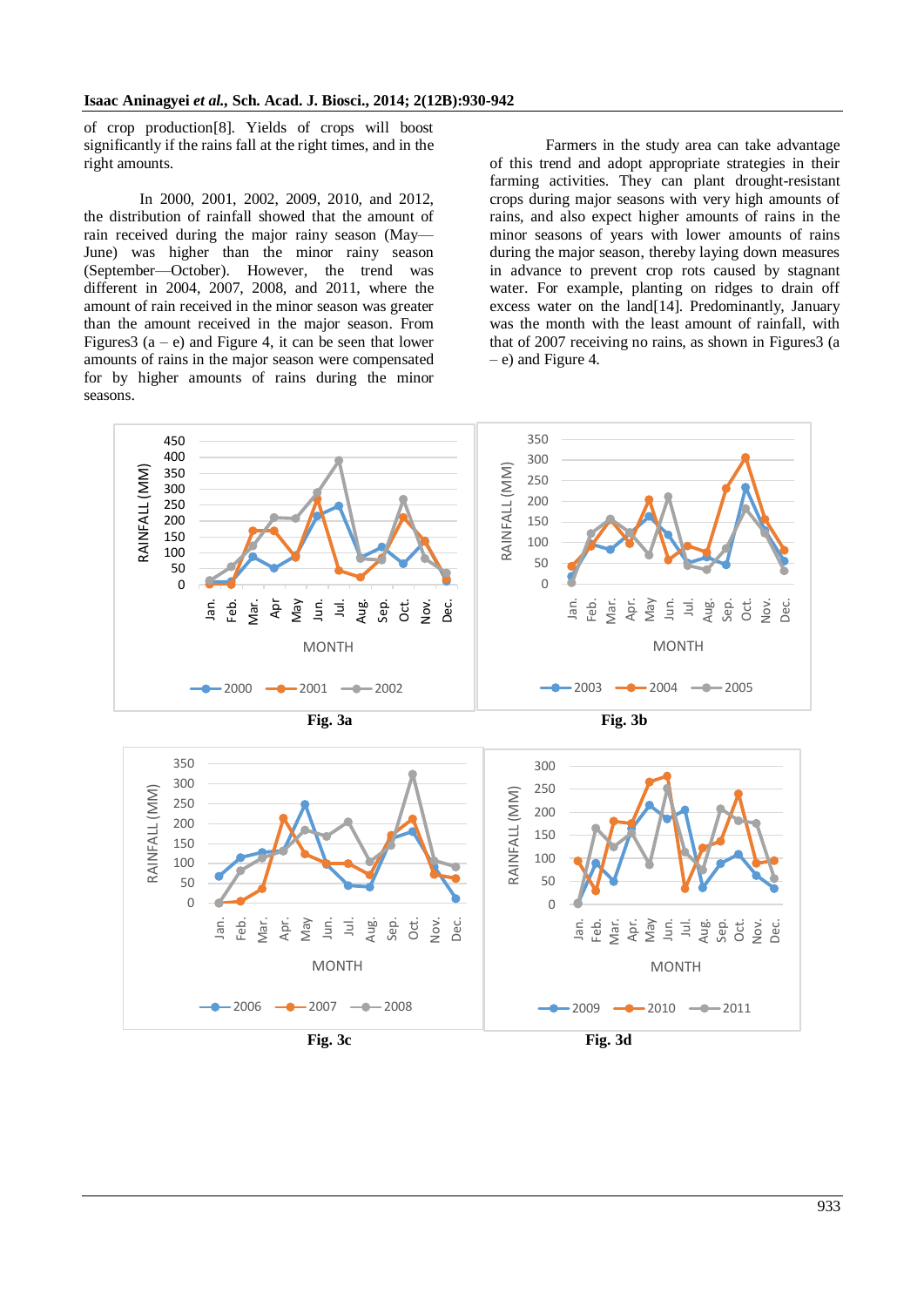**Isaac Aninagyei** *et al.,* **Sch. Acad. J. Biosci., 2014; 2(12B):930-942**



**Fig. 3 (a-e): Intra-annual Rainfall Distribution from 2000 to 2013 in Akim Achiase**



**Fig. 4: Mean Monthly Rainfall Departure from Normal (2000 – 2013) in Akim Achiase NB**: *the baseline for the mean monthly rainfall for Akim Achiase was 145.8 mm* (GMA, 2014)*. Source: Ghana Meteorological Agency, 2014*

#### **Intra-annual Variability of Temperature**

It was obvious from the gathered data that temperature varied from one month to the other, especially in the major (May—June) and minor (September—October) seasons. With the exception of 2004, 2006, and 2008, all the years had the major seasons warmer than the minor seasons. The average temperatures for the major and minor seasons of

2004 and 2006 were equal, with the minor season of 2008 being warmer than the major season.

With the average rainfall for the major and minor seasons being 350 mm and 342 mm respectively, the average temperature for the major season was 27.4 °C, whilst that of the minor season was 27 °C. Also, March and April were the warmest months, with July and August being the coldest months, as shown in Figures 5 and 6 (a – e).

It can be seen from Figures 5 and 6  $(a - e)$  that the major seasons were relatively warmer than the minor seasons, although they received comparatively much rains than the minor seasons. Receiving warm temperatures mean that the drying up of land surfaces and water bodies can be accelerated. As an adaptation strategy, farmers can plant cover crops like groundnut and cowpea during the major rainy seasons in order to conserve soil moisture [14].

The practicing of slash and burn should also be stopped, as it exposes the soil to the negative effects of the sun. Mulching should be encouraged in conserving soil moisture. Last but not the least, farmers should construct mini dams and ponds on their farms to harvest excess water to be used in January, which receives very low amounts of rains[14, 15].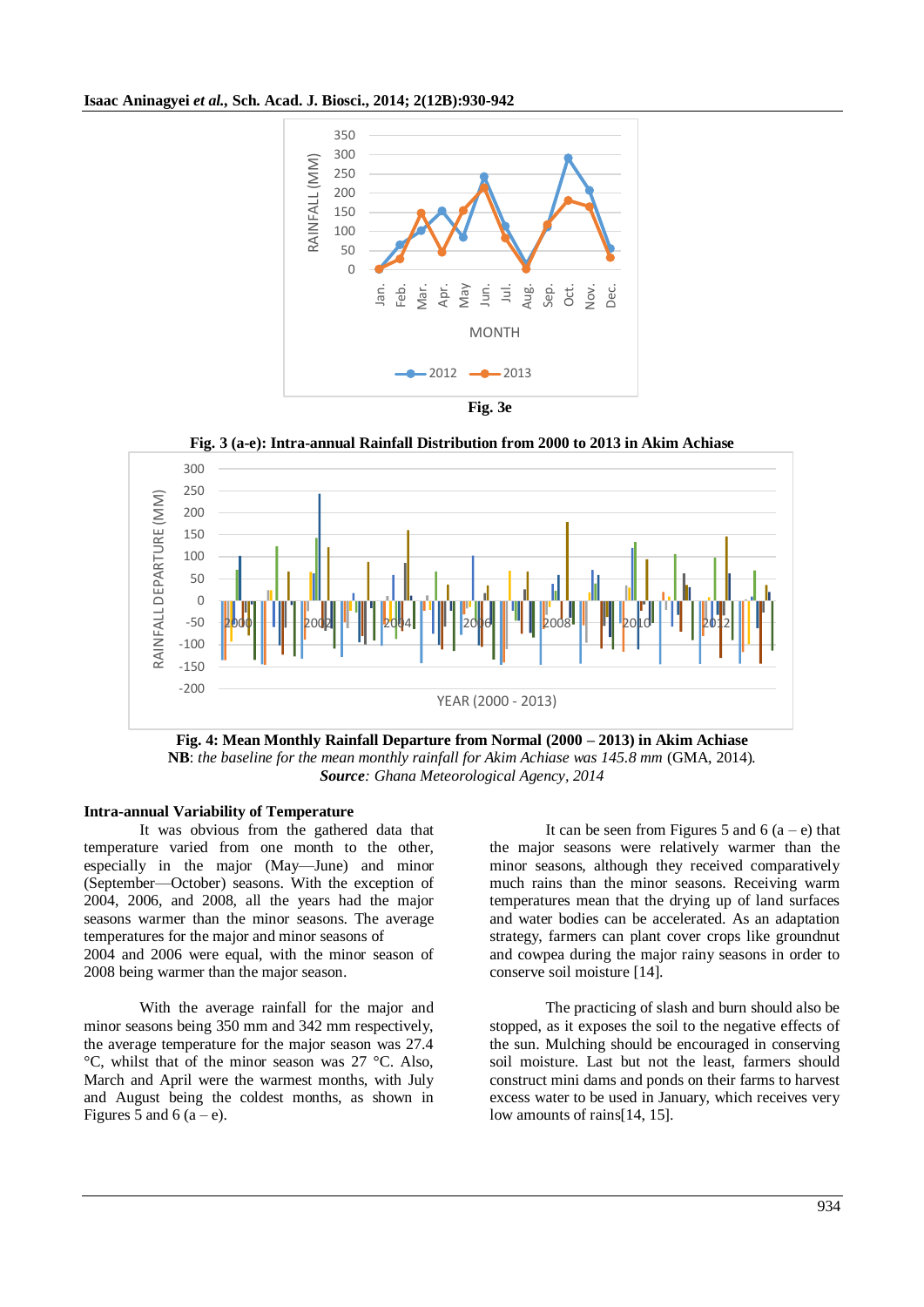







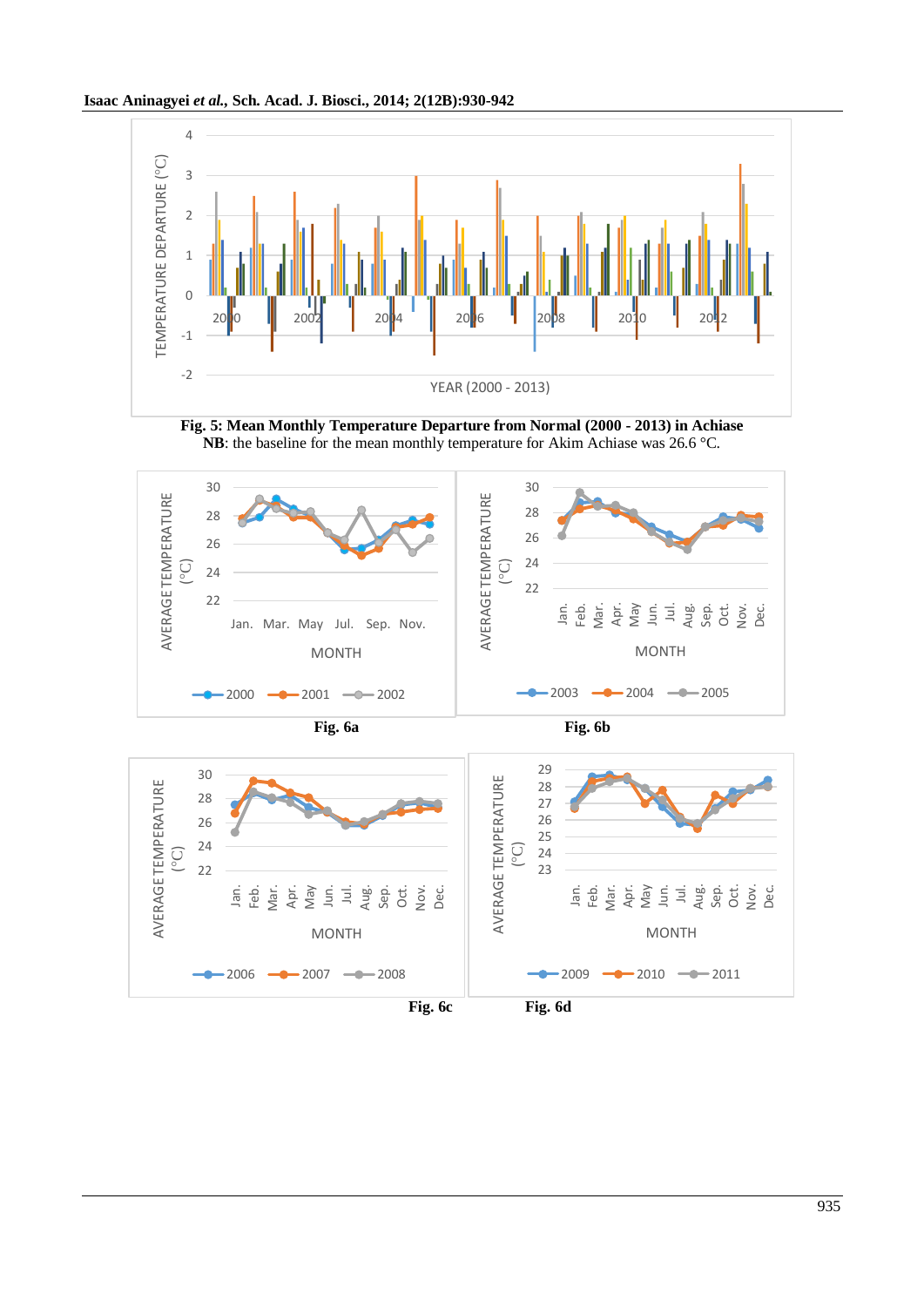

**Fig. 6 (a-e): Intra-annual Temperature Distribution from 2000 to 2013 in Akim Achiase Source**: Ghana Meteorological Agency, 2014

#### **Production Quantities of Maize and Rice in Akim Achiase (2000 – 2013)**

The quantity of maize produced from 2000 to 2013 ranged from 0.50 Mt/ha (2009) to 0.58 Mt/ha (2000, 2001, and 2002). For rice, the quantity ranged from 0.54 Mt/ha (2008) to 0.69 Mt/ha (2000). Quantities produced of the two crops diminished from 2007 to 2009. Figures7a &7b shows the production trend of maize and rice.

The quantity of rice produced annually in the study area are higher than that of maize, as shown in Figures7a &7b. This is because rice producers intensify and commercialize production in order to cater for the comparably higher costs of production; for example, to pay caretakers and harvesters. The cultivation of rice is undertaken on vast expansions of land, partly because areas suitable for the cultivation of the crop exist in patches, unlike maize which can even be cultivated at one's backyard. Maize production is normally done on subsistent basis (Field survey, 2014).





#### **DISCUSSION OF RESULTS Annual Quantities of Maize Produced, and the Average Rainfall and Temperature**

Studies show that rainfall and temperature are very critical factors for the growth of food crops like maize and rice [16-19]. One of the highest quantities of maize was produced in 2002 (0.58 metric tonnes/hectare), when the volume of rainfall was at its peak (153.2 mm). Also, 2009 being the year with the lowest quantity of maize produced (0.50 metric

tonnes/hectare) received one of the lowest volumes of rainfall (103.8 mm) (Figures 8a & b).

As the year with the lowest quantity produced (0.50 metric tons per hectare), 2009 was one of the warmest years with an average temperature of 27.5 °C; with 2013 having the highest temperature average of 27.6 °C, but one of the lowest production quantities of 0.51 metric tons per hectare. The lowest temperature of 27.1 °C were recorded in 2002 and 2008. However they have 0.58 and 0.51 metric tons per hectares produced in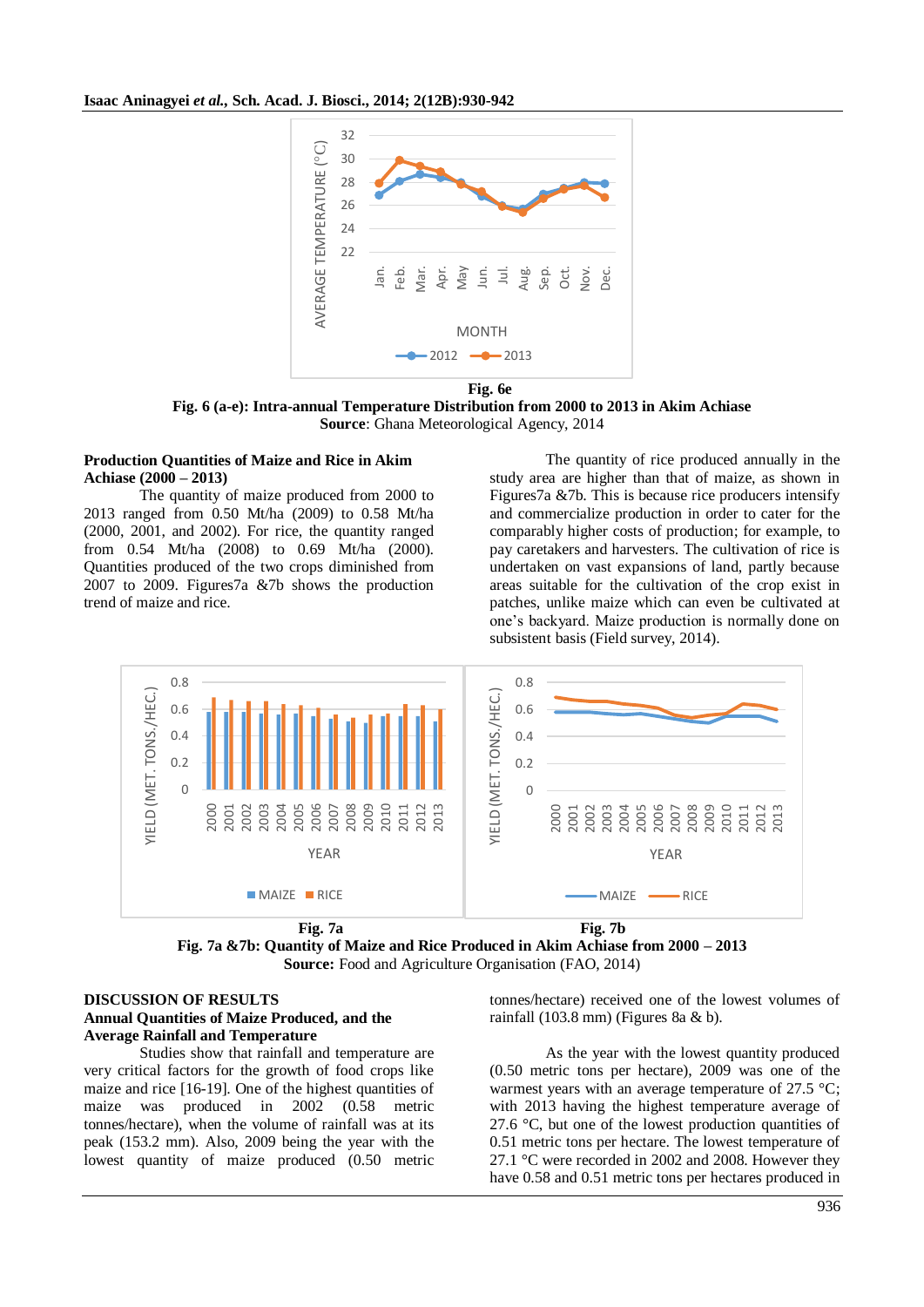#### **Isaac Aninagyei** *et al.,* **Sch. Acad. J. Biosci., 2014; 2(12B):930-942**

the years respectively. Figures 8a  $\&$  8b further establish the trend between the two phenomena.



**Fig. 8a Fig. 8b**

**Fig. 8a & 8b): Annual Yields of Maize, and Average Annual Rainfall and Temperature Source:** Ghana Meteorological Agency and Food and Agricultural Organization, 2014.

**Table 1: Correlation, Regression, and Hypothesis Testing for the Relationship between Annual Quantity of Maize and Average Annual Rainfall**

| <b>Correlation between Maize and Rainfall</b>                 |                                                                            |                                                                    |  |  |  |
|---------------------------------------------------------------|----------------------------------------------------------------------------|--------------------------------------------------------------------|--|--|--|
| Pearson Correlation                                           |                                                                            | (General Rule : $\langle .20 = \text{weak}, \rangle$ .50 = strong) |  |  |  |
| <b>Test</b>                                                   | Value                                                                      | Meaning                                                            |  |  |  |
| Correlation                                                   | .044                                                                       | weak correlation                                                   |  |  |  |
| Significance $(p < .05)$                                      | .880                                                                       | no relationship between variables                                  |  |  |  |
| <b>Regression for Maize and Rainfall</b>                      |                                                                            |                                                                    |  |  |  |
|                                                               | R Square (Rainfall should account for over 80% of maize quantity produced) |                                                                    |  |  |  |
| <b>Test</b>                                                   | Value                                                                      | Meaning                                                            |  |  |  |
| R Square                                                      | .002                                                                       | rainfall accounts for 0.2% of maize produced                       |  |  |  |
| <b>Hypothesis Test for Maize and Rainfall</b>                 |                                                                            |                                                                    |  |  |  |
| $Chi-Square$ (Significance level, p, should be less than .05) |                                                                            |                                                                    |  |  |  |
| Test                                                          | Value                                                                      | Meaning                                                            |  |  |  |
| Chi – Square                                                  |                                                                            | .374 no relationship between rainfall and maize prod.              |  |  |  |

#### **Regression for the Relationship between Maize Yield and Average Rainfall** Table 2: Model Sum

| Table 2; Model Summary                                      |               |                 |                                    |                                     |  |
|-------------------------------------------------------------|---------------|-----------------|------------------------------------|-------------------------------------|--|
| Model                                                       | R             | <b>R</b> Square | <b>Adjusted R</b><br><b>Square</b> | St. Error of the<br><b>Estimate</b> |  |
|                                                             | $044^{\rm a}$ | 002             | $-.081$                            | .02839                              |  |
| $\sim$ Die Betall, $(Quantum)$ Tatel Annual Deinfell $(mn)$ |               |                 |                                    |                                     |  |

a. Predictors: (Constant), Total Annual Rainfall (mm)

**Table 3: Coefficients<sup>a</sup>**

| <b>Model</b>               | <b>Unstandardized</b> |       | <b>Standardized</b> |        | Sig. |
|----------------------------|-----------------------|-------|---------------------|--------|------|
|                            | Coefficient           |       | Coefficient         |        |      |
|                            | B                     | Std.  | Beta                |        |      |
|                            |                       | Error |                     |        |      |
| (Constant)                 | .542                  | .045  |                     | 12.039 | .000 |
| Total Annual Rainfall (mm) |                       |       |                     |        |      |
|                            | 5.897E-5              | .000  | .044                | .154   | .880 |

a. Dependent Variable: Annual Quantity of Maize Produced (Mt./hac.)

The equation for the linear regression is in the form of  $Y = b_1 + b_2X$ , where  $b_1$  is the intercept, and  $b_2$ , the regression coefficient, and X is the independent variable (average annual rainfall), and Y, the dependent variable (annual quantity of maize produced).

annual quantity of maize produced  $= .542 + 5.897E$  $-5$  (average annual rainfall)

The constant term (intercept) is indicative of the fact that, the annual quantity of maize produced will be .542 metric tons per hectare if the average annual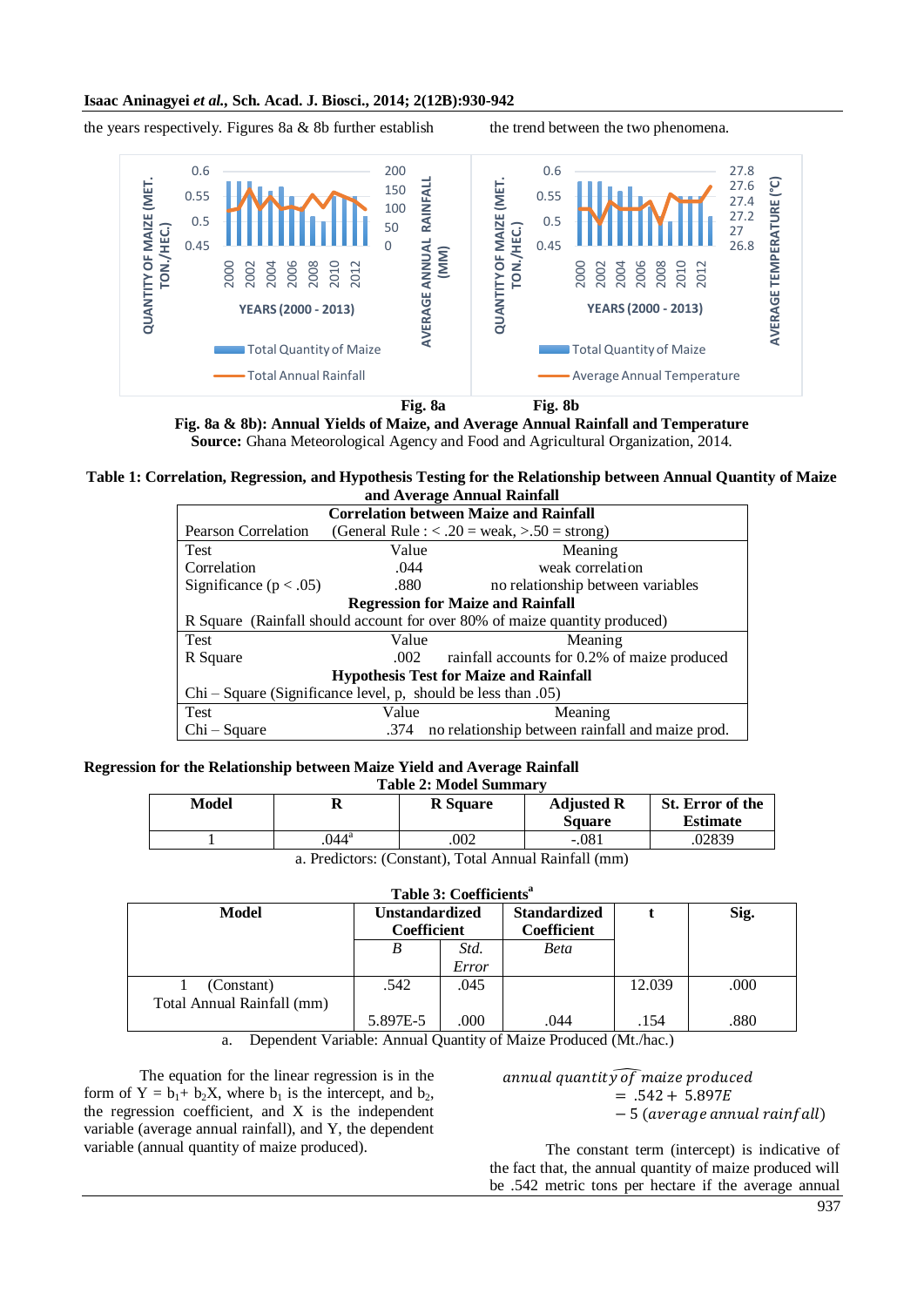rainfall was 0 mm. The slope of the line (5.897E-5) also shows that an increase in the average annual rainfall by 1mm will increase the annual quantity of maize produced by 5.897E-5 (.00005897) metric tons per hectare. Thus, there is a slight positive relationship between average annual rainfall and the annual quantity of maize produced.

From Table 2, the regression reported an R squared of 0.002. This means that total annual rainfall (the independent variable) is able to account for, or explain approximately only 0.2% of the variations in the annual quantity of maize produced over the period. Indirectly, about 99.8% 0f the variations in the quantity of maize produced annually cannot be explained or accounted for by the total annual rainfall. These variations are caused by other factors that affect annual maize production, which are exogenous to the model (for example, use of improved seeds, fertilizer application, irrigation, etc.) that could have various effects on the output of annual maize per hectare.

#### **Table 4: Correlation, Regression, and Hypothesis Testing for the Relationship between Annual Quantity of Maize and Average Annual Temperature**

| <b>Correlation between Maize and Temperature</b>                              |                                                   |                                               |  |  |  |
|-------------------------------------------------------------------------------|---------------------------------------------------|-----------------------------------------------|--|--|--|
| Pearson Correlation                                                           | (General Rule : $< .20$ = weak, $> .50$ = strong) |                                               |  |  |  |
| Test                                                                          | Value                                             | Meaning                                       |  |  |  |
| Correlation                                                                   | $-.411$                                           | weak correlation                              |  |  |  |
| Significance ( $p < .05$ )                                                    | .145                                              | no relationship between variables             |  |  |  |
| <b>Regression for Maize and Temperature</b>                                   |                                                   |                                               |  |  |  |
| R Square (Temperature should account for over 80% of maize quantity produced) |                                                   |                                               |  |  |  |
| Test                                                                          | Value                                             | Meaning                                       |  |  |  |
| R Square                                                                      | .169                                              | temperature accounts for 17% of maize prod.   |  |  |  |
| <b>Hypothesis Test for Maize and Temperature</b>                              |                                                   |                                               |  |  |  |
| $Chi-Square$ (Significance level, p, should be less than .05)                 |                                                   |                                               |  |  |  |
| <b>Test</b>                                                                   | Value                                             | Meaning                                       |  |  |  |
| $Chi-Square$                                                                  | .128                                              | no relationship between temperature and maize |  |  |  |

#### **Regression for the Relationship between Maize Yield and Average Temperature**

| <b>Table 5: Model Summary</b> |  |
|-------------------------------|--|
|-------------------------------|--|

| Model | D<br>u     | <b>R</b> Square | <b>Adjusted R</b><br><b>Square</b> | Std. Error of the<br>Estimate |
|-------|------------|-----------------|------------------------------------|-------------------------------|
|       | 11a<br>411 | .169            | .099                               | .02591                        |

a. Predictors: (Constant), Average Annual Temperature (°C)

| Table 6: Coefficients <sup>a</sup> |                                             |               |                                           |          |      |  |
|------------------------------------|---------------------------------------------|---------------|-------------------------------------------|----------|------|--|
| Model                              | <b>Unstandardized</b><br><b>Coefficient</b> |               | <b>Standardized</b><br><b>Coefficient</b> |          | Sig. |  |
|                                    | B                                           | Std.<br>Error | <b>Beta</b>                               |          |      |  |
| (Constant)                         | 2.833                                       | 1.464         |                                           | 1.936    | .077 |  |
| Average Annual Temperature<br>(mm  | $-.084$                                     | .054          | $-.411$                                   | $-1.560$ | .145 |  |

a. Dependent Variable: Annual Quantity of Maize Produced (Met. tons./hec.)

The equation for the linear regression is in the form of  $Y = b_1 + b_2X$ , where  $b_1$  is the intercept, and  $b_2$ , the regression constant. X is the independent variable (average annual rainfall), and Y, the dependent variable (annual quantity of maize produced).

 $(annual quantity of maize produced)$ <sup> $\hat{\ }$ </sup>  $= 2.833 - .084$  (average annual temperature)

The constant term (intercept) is indicative of the fact that, the annual quantity of maize produced will be 2.833 metric tons per hectare if the average annual temperature was  $0^{\circ}$ C. The slope of the line (-.084) also shows that an increase in the average annual temperature by 1°C will decrease the annual quantity of

maize produced by .084 metric tons per hectare. Thus, there is a negative relationship between average annual temperature and the annual quantity of maize produced.

The regression from Table 5 reported an R squared of 0.169. This means that average annual temperature is able to account for or explain approximately only 17% of the variations in the annual quantity of maize produced over the period. Implicitly, about 83% of the variations in the quantity of maize produced annually cannot be accounted for by the average annual temperature. These variations are caused by other factors that affect annual maize production, which are exogenous to the model (for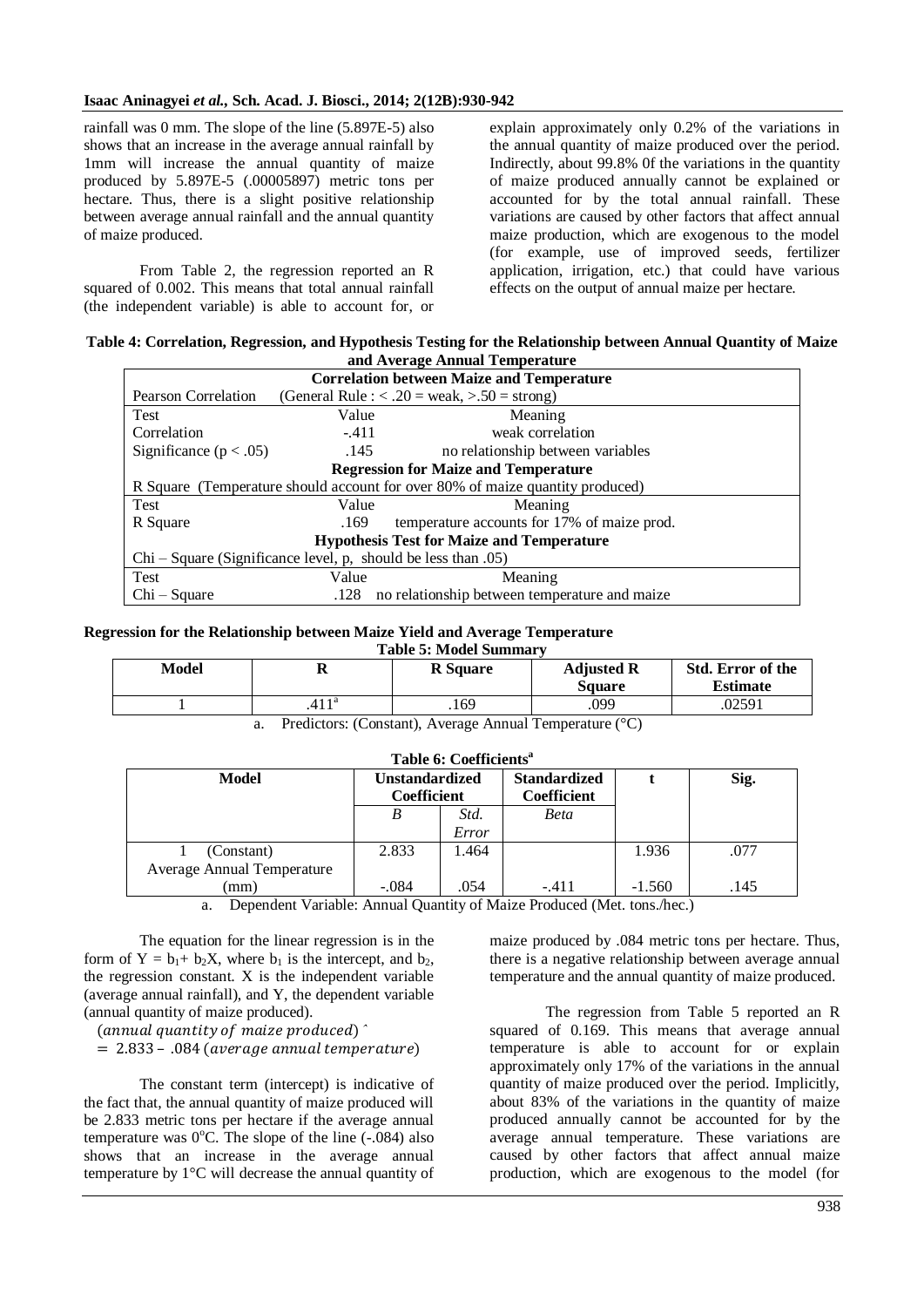instance, the use of improved seeds, soil texture, drought-resistant crops, etc.) which could have effects of diverse magnitudes on the output of annual maize per hectare.

### **Annual Quantities of Rice Produced, and the Average Rainfall and Temperature**

Rainfall and temperature are main determinant elements for the growth of rice[16-19]. Rice production in the study area has been steady, with the difference between the highest (0.69 Mt/ha.) in 2000, and the lowest (0.54 Mt/ha.) in 2008, being 0.15 Mt/ha. One of the years with the lowest average temperature of 27.1 °C (2008) had the lowest quantity of rice produced (0.54 Mt/ha). However, that was not the case for 2002,

with an average temperature of 27.1 °C, producing 0.66 Mt/ha. The highest average temperature was in 2013 (27.6 °C), with 0.60 Mt/ha of rice produced (Figures9a) and 9b).

With the rainfall, the highest average was recorded in 2002 (153.2 mm), which had 0.66 Mt/ha produced. Surprisingly, the year with the lowest average rainfall, 2000 (94.8 mm) had the highest quantity of rice produced (0.69 mm). This shows that food production in Ghana fluctuates from year to year due to frequent variations in the magnitude of rains during and between growing seasons. Figure 8 further shows the relationship between the quantity of rice produced and the rainfall and temperature values.



**Fig. 9a Fig. 9b**

**Fig. 9a &9b): Annual Yields of Rice, and Average Annual Rainfall and Temperature**

**Source:** Food and Agriculture (FAO, 2014) and Ghana Meteorological Agency (GMA, 2014)

### **Table 7: Correlation, Regression, and Hypothesis Testing for the Relationship between Annual Quantity of Rice and Average Annual Rainfall**

| <u>ana : 1 , et age : miniam Tummum</u>                       |                                              |                                                                               |  |  |  |
|---------------------------------------------------------------|----------------------------------------------|-------------------------------------------------------------------------------|--|--|--|
| <b>Correlation between Rice and Rainfall</b>                  |                                              |                                                                               |  |  |  |
| <b>Pearson Correlation</b>                                    |                                              | (General Rule : $\langle .20 \rangle$ = weak, $\langle .50 \rangle$ = strong) |  |  |  |
| <b>Test</b>                                                   | Value                                        | Meaning                                                                       |  |  |  |
| Correlation                                                   | $-.145$                                      | weak correlation                                                              |  |  |  |
| Significance ( $p < .05$ )                                    | .620                                         | no relationship between variables                                             |  |  |  |
|                                                               | <b>Regression for Rice and Rainfall</b>      |                                                                               |  |  |  |
|                                                               |                                              | R Square (Rainfall should account for over 80% of rice quantity produced)     |  |  |  |
| <b>Test</b>                                                   | Value                                        | Meaning                                                                       |  |  |  |
| R Square                                                      | .021                                         | rainfall accounts for 2.1% of rice produced                                   |  |  |  |
|                                                               | <b>Hypothesis Test for Rice and Rainfall</b> |                                                                               |  |  |  |
| $Chi-Square$ (Significance level, p, should be less than .05) |                                              |                                                                               |  |  |  |
| Test                                                          | Value                                        | Meaning                                                                       |  |  |  |
| $Chi-Square$                                                  | .269                                         | no relationship between rainfall and rice prod.                               |  |  |  |

## **Regression for the Relationship between Rice Yield and Average Rainfall**

#### **Table 8: Model Summary Model R R Square Adjusted R Square Std. Error of the Estimate**  $1 \quad 145^{\circ}$ .021 -.060 .04794

a. Predictors: (Constant), Total Annual Rainfall (mm)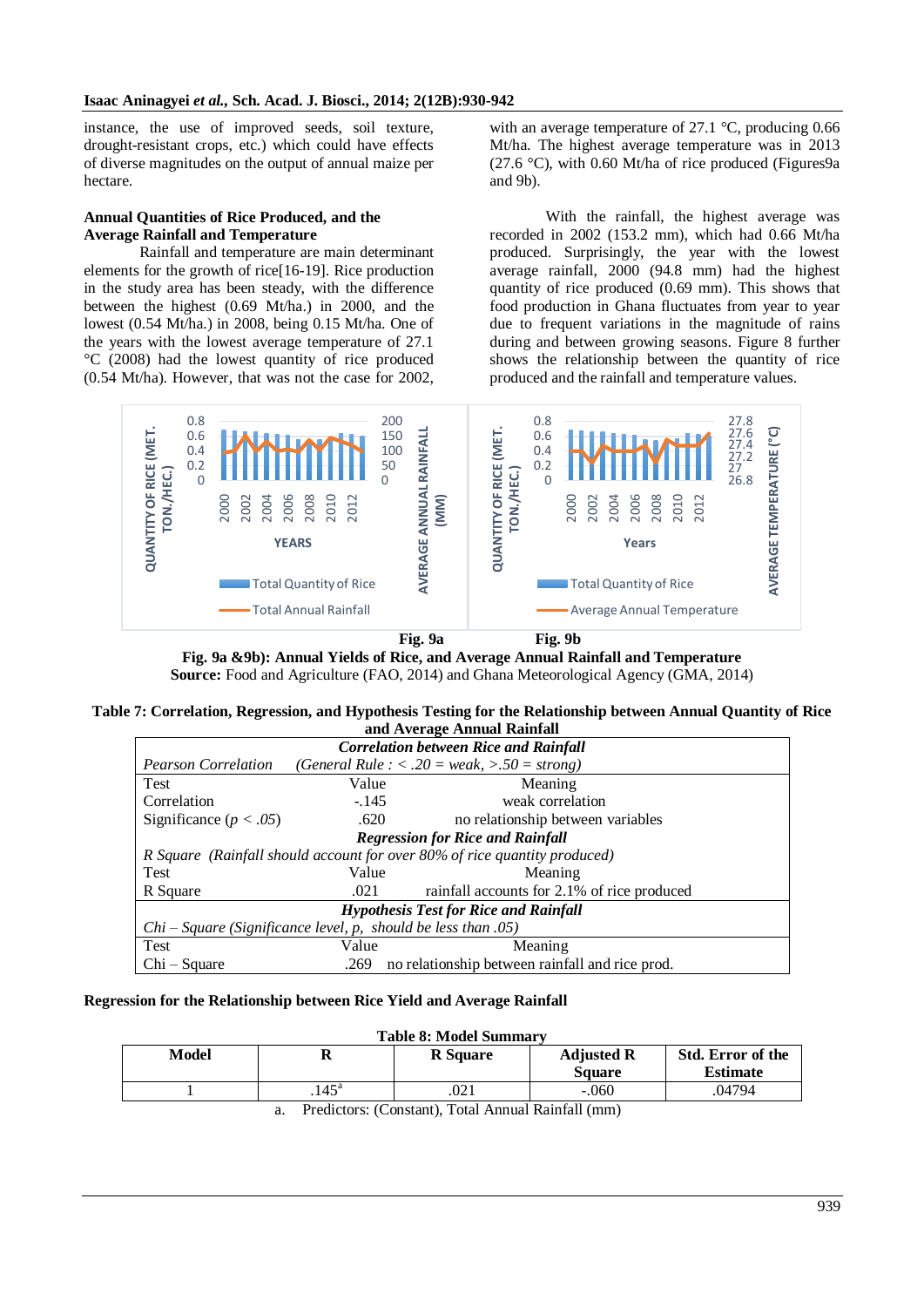## **Isaac Aninagyei** *et al.,* **Sch. Acad. J. Biosci., 2014; 2(12B):930-942**

| Table 9: Coefficients <sup>a</sup> |                                              |                                  |             |         |      |  |
|------------------------------------|----------------------------------------------|----------------------------------|-------------|---------|------|--|
| Model                              | <b>Unstandardized</b><br><b>Coefficients</b> | <b>Standardized Coefficients</b> |             |         | Sig. |  |
|                                    |                                              | <b>Std. Error</b>                | <b>Beta</b> |         |      |  |
| (Constant)                         | .657                                         | .076                             |             | 8.633   | .000 |  |
| <b>Total Annual</b>                |                                              |                                  |             |         |      |  |
| Rainfall (mm)                      | .000                                         | .001                             | $-.145$     | $-.509$ | .620 |  |

a. Dependent Variable: Annual Quantity of Rice Produced (Mt/ha)

The equation for the linear regression is of the form; annual quantity of rice produced = .657 + .000 (average annual rainfall)

The constant term (intercept) is indicative of the fact that, the annual quantity of rice produced will be .657 metric tons per hectare if the average annual rainfall was 0 mm. The slope of the line (.000) also shows that an increase in the average annual rainfall by 1 mm will not cause any change, whether increase or decrease, in the annual quantity of rice produced. Thus, there is no relationship between average annual rainfall and the annual quantity of rice produced. The regression from Table 8 reported an R squared of 0.021. This means that average annual rainfall (the independent variable) is able to account for or explain approximately only 2.1% of the variations in the annual quantity of maize produced over the period. Implicitly, about 98% 0f the variations in the quantity of rice produced annually cannot be explained by the average annual rainfall. These variations are caused by other factors that affect annual rice production, which are exogenous to the model (like farming in waterlogged areas, irrigation, fertilizer application, etc.) which could have effects of diverse magnitudes on annual maize produced per hectare.

| Table 9: Correlation, Regression, and Hypothesis Testing for the Relationship between Annual Quantity of Rice |  |
|---------------------------------------------------------------------------------------------------------------|--|
| and Average Annual Temperature                                                                                |  |

| <b>Correlation between Rice and Temperature</b>               |        |                                                                              |  |  |
|---------------------------------------------------------------|--------|------------------------------------------------------------------------------|--|--|
| <b>Pearson Correlation</b>                                    |        | (General Rule : < .20 = weak, >.50 = strong)                                 |  |  |
| Test                                                          | Value  | Meaning                                                                      |  |  |
| Correlation                                                   | $-162$ | weak correlation                                                             |  |  |
| Significance ( $p < .05$ )                                    | .581   | no relationship between variables                                            |  |  |
|                                                               |        | <b>Regression for Rice and Temperature</b>                                   |  |  |
|                                                               |        | R Square (Temperature should account for over 80% of rice quantity produced) |  |  |
| <b>Test</b>                                                   | Value  | Meaning                                                                      |  |  |
| R Square                                                      | .026   | temperature accounts for 2.6% of rice prod.                                  |  |  |
| <b>Hypothesis Test for Rice and Temperature</b>               |        |                                                                              |  |  |
| $Chi-Square$ (Significance level, p, should be less than .05) |        |                                                                              |  |  |
| Test                                                          | Value  | Meaning                                                                      |  |  |
| $Chi-Square$                                                  | .418   | no relationship between temperature and rice                                 |  |  |

### **Regression for the Relationship between Rice Yield and Average Temperature**

Average Annual Temperature (°C) **Table 10: Model Summary**

| Model | л              | <b>R</b> Square | <b>Adjusted R</b> | Std. Error of the |
|-------|----------------|-----------------|-------------------|-------------------|
|       |                |                 | <b>Square</b>     | <b>Estimate</b>   |
|       | $.162^{\rm a}$ | .026            | $-.055$           | .04781            |

a. Predictors: (Constant), Average Annual Temperature (°C)

| Table 11: Coefficients <sup>a</sup> |                                    |                   |                                            |     |  |  |
|-------------------------------------|------------------------------------|-------------------|--------------------------------------------|-----|--|--|
| Model                               | <b>Unstandardized Coefficients</b> |                   | <b>Standardized</b><br><b>Coefficients</b> |     |  |  |
|                                     |                                    | <i>Std. Error</i> | <b>Beta</b>                                |     |  |  |
| (Constant)                          | 2.152                              | 2.701             |                                            | 797 |  |  |

-.056 162 -.162 - 568

a. Dependent Variable: Annual Quantity of Rice Produced (Met. tons./hec.)

 $annual$  quantity of rice produced = 2.152 – .056 (average annual temperature)

**t Sig.**

.441

.581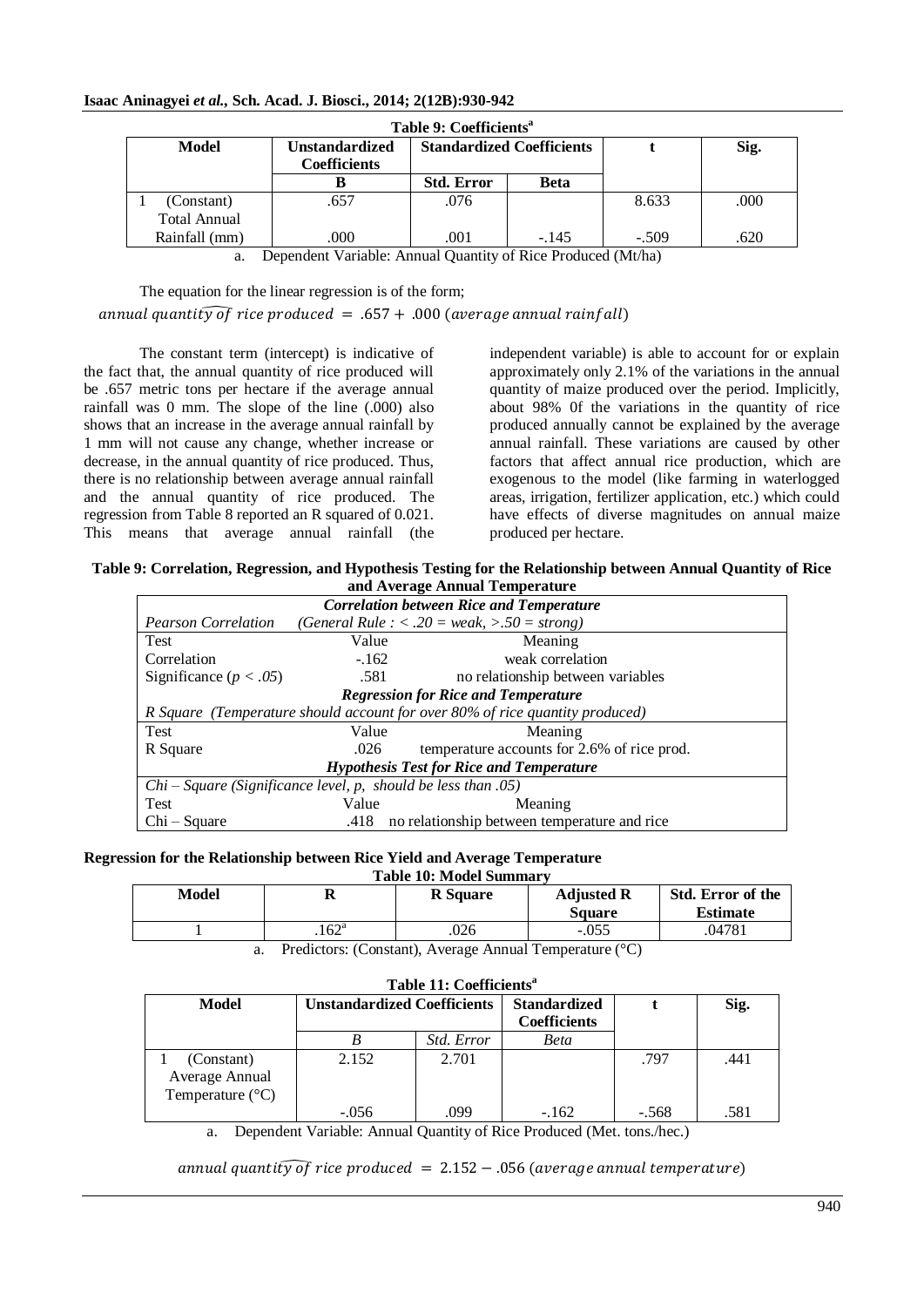The constant term (intercept) is indicative of the fact that, the annual quantity of rice produced will be 2.152 metric tons per hectare if the average annual temperature was  $0^{\circ}$ C. The slope of the line ( $-0.056$ ) also shows that an increase in the average annual temperature by 1 °C will reduce the annual quantity of rice produced by .056 metric tons per hectare. Thus, there is a slight negative relationship between average annual temperature and the annual quantity of rice produced.

From Table 10, the regression reported an R squared of 0.026. This means that average annual temperature (the independent variable) is able to account for or explain approximately only 2.6% of the variations in the annual quantity of rice produced over the period. Unreservedly, about 97% of the variations in the quantity of rice produced annually cannot be accounted for by the average annual temperature. These variations are caused by other factors that affect annual rice production, which are exogenous to the model, like using improved seeds, applying fertilizers, farming in peak seasons, etc., which could have various effect on the output of annual maize produced per hectare.

#### **Confirmation of Hypothesis**

The study found out that though favorable rainfall and temperature are necessary conditions in the growth cycle of grain crops, the data sourced and analyzed do not show that a relationship exists between the two climatic elements and the quantity of grain crops produced in Akim Achiase annually.

It therefore fails to reject the null hypothesis that there is no relationship between average annual rainfall and temperature, and the quantities of grain crops (maize and rice) produced annually in Akim Achiase  $(\mathbf{H}_0: \mathbf{\mu} = \mathbf{0})$ . Variations in the quantities of maize and rice produced in the study area may therefore be attributed to other factors which are also critical in grain crop cultivation, but may not have being considered. They include: diminishing soil fertility, overusing of chemical fertilizers, thereby yielding adverse effects, side effects of agro-chemicals (for example pesticides and weedicides), increased activities of pests, salinization of soils caused by excessive irrigation, wrong breeds of crops grown in some particular seasons, etc.

#### **Conclusion and Policy Implication**

Grain crop production is always vulnerable to unfavourable weather events and climate conditions. Despite technological advances such as improved crop varieties and irrigation systems, weather and climate are important factors which play a significant role in agricultural productivity. Notwithstanding these, the finding by this study shows that rainfall and temperature are not the only determinants of grain crop survival, thus higher yields. The other factors like the fertility of the soils, farming methods, etc., must also be given equal attention, when analysing the relationships between climatic variables and food crop output.

The policy implication for this study is that; the Government of Ghana (GoG), through the Ministry of Food and Agriculture (MoFA), should note that it is not only the natural elements of climate (rainfall and temperature)that affect the quantities of grain crops produced. They should therefore not channel all their efforts on such areas, but also on other aspects like farm inputs and agro-chemicals the farmers use in their farms.

The Birim South district assembly should therefore assist farmers in obtaining farm inputs like fertilizers, irrigation equipment, weedicides, etc., because most of the farmers do not have enough funds to purchase them. Also, farmers' education through symposiums should be a priority, in order to exchange knowledge about the climate.

#### **Recommendations**

The Birim South District Assembly should respond to climate change impacts on agriculture by investing in research into drought, early maturing, and disease-resistant crop varieties, soil conservation measures, irrigation and water harvesting development, expanding fertilizer use, education, etc.

The Birim South District branch of the Ghana Meteorological Agency should be resourced to establish local meteorological stations, monitor and publish climate data, and also develop climate forecasts in order to put more efforts into providing farmers with accurate weather forecasts.

#### **REFERENCES**

- 1. Yaro AJ; Development and Climate Change: The Social Dimensions of Adaptation to Climate Change in Ghana. The World Bank Discussion Paper, Number 15, 2010.
- 2. Hegerl GC, Zwiers FW, Braconnot P, Gillett NP, Luo Y, Orsini JAM, Nicholls N, Penner JE, Stott PA; Understanding and Attributing Climate Change. In: Climate Change 2007: The Physical Science Basis. Contribution of Working Group I to the Fourth Assessment Report of the Intergovernmental Panel on Climate Change. Cambridge University Press, Cambridge, United Kingdom and New York, NY, USA. 2007.
- 3. Huq S, Yamin F, Rahman A; Linking Climate Adaptation and Development: A Synthesis of Six Case Studies from Asia and Africa. IDS Bulletin, 2005; 36 (4):117-122.
- 4. Intergovernmental Panel on Climate Change; New Assessment Methods and the Characterisation of Future Conditions: In Climate change 2007: Impacts, adaptation and vulnerability, p: 976.